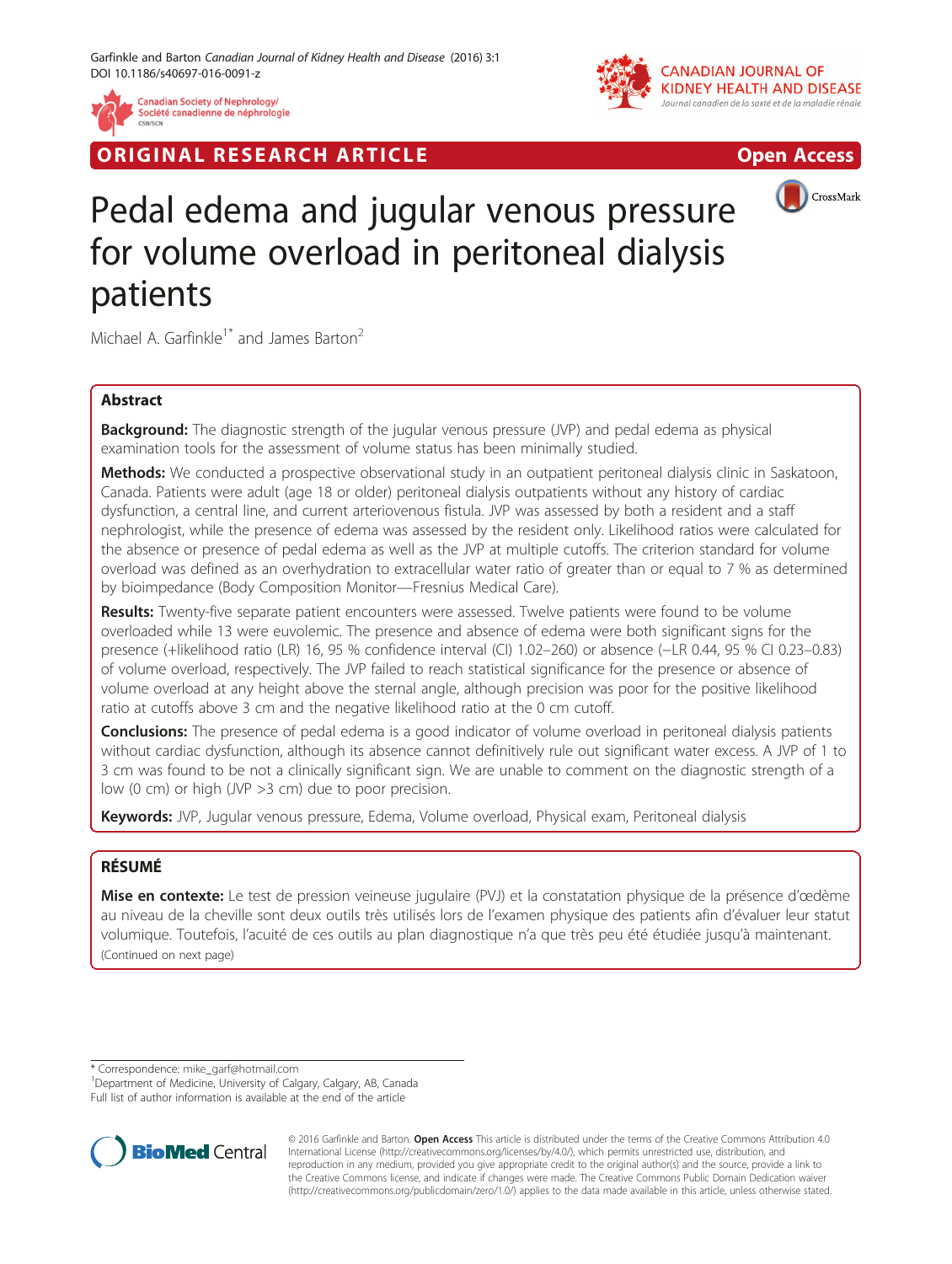# (Continued from previous page)

Méthode: L'étude d'observation prospectative a été effectuée au sein d'une clinique ambulatoire de dialyse péritonéale à Saskatoon, au Canada. Les patients sélectionnés pour participer à cette étude étaient des adultes fréquentant la clinique ambulatoire de dialyse péritonéale dont les antécédents médicaux ne faisaient aucune mention de dysfonction cardiaque, de la présence d'un cathéter central au niveau de la jugulaire ni d'une fistule artérioveineuse. Les mesures de PVJ ont d'abord été effectuées par un résident en néphrologie puis contre-vérifiées par un néphrologue. Quant à la présence d'œdème au niveau de la cheville, seule l'intervention du résident a été nécessaire. Des quotients de vraisemblance (QV) ont été calculés pour établir différentes valeurs-seuil déterminant la présence ou non d'œdème au niveau de la cheville ainsi que de pression dans la veine jugulaire. Le critère principal pour définir une surcharge volumique était un ratio d'hyperhydratation extracellulaire supérieur ou égal à 7 %, tel que déterminé à l'aide d'un analyseur de composition corporelle par bio-impédance (« Body Composition Monitor » ou BCM, de la compagnie « Fresnius Medical Care »).

Résultats: Des rencontres individuelles ont eu lieu avec vingt-cing patients. Du nombre, douze étaient en situation de surcharge volumique alors que treize étaient euvolémiques. La présence d'œdème au niveau de la cheville a été un signe clinique concluant pour diagnostiquer un problème de surcharge liquidienne (+QV 16, 95 % IC : 1.02 – 260) de même que l'absence d'œdème a chaque fois traduit un état euvolémique (−QV 0.44, 95 % IC : 0.23 – 0.83). La PVJ n'a pas été jugée statistiquement significative pour évaluer le statut volumique des patients et ce, peu importe la hauteur mesurée au-dessus de l'angle sternal. De plus, un QV positif pour une mesure au-dessus de 3 cm ou des valeurs de QV négatives pour des mesures au-dessous de zéro centimètre manquent de précision.

**Conclusions:** La présence d'œdème au niveau de la cheville s'avère un bon indicateur de surcharge liquidienne chez les patients étudiés. Par contre, l'absence d'œdème ne saurait être un critère suffisant pour écarter l'hyperhydratation. Une mesure de PVJ entre 1 et 3 cm n'a pas été retenue comme indice significatif de la surcharge volumique. Enfin, il n'a pas été possible de discuter de la force diagnostique d'une faible PVJ (0 cm) ni d'une PVJ de plus de 3 cm en raison d'un manque de précision dans la prise des mesures.

# What was known before

There are no previous studies evaluating the strength of pedal edema or jugular venous pressure for volume assessment in the peritoneal dialysis population.

# What this adds

The presence of pedal edema was found to be an excellent sign for volume excess while its absence cannot rule out hypervolemia. A jugular venous pressure (JVP) between 1 and 3 cm was found to be a sign without clinical significance, while the diagnostic significance of a very low (0 cm) or very high JVP (>3 cm) remains unknown.

# Background

While research on physical exam findings for body water volume depletion exists [\[1\]](#page-5-0), the diagnostic strength of commonly taught exam findings such as edema and an elevated JVP for body water volume overload, independent of heart failure, has been minimally studied. This may be due to the fact that, until recently, the only adequate criterion standard for volume overload was timeconsuming radio-labelled tracer assays. However, with the advent of body composition monitoring (BCM), the objective quantitative measurement of body water at the bedside has become possible. In the present study, we compared the accuracy of leg edema and the JVP as markers of volume overload in an outpatient, peritoneal

dialysis (PD) population without a history of cardiac dysfunction with BCM acting as our criterion standard.

# Methods

# Ethics, consent, and permissions

We acquired the appropriate approval from the University of Saskatchewan Research Ethics Board. Written informed consent was obtained from all patients meeting the study criteria.

# Patients

We conducted a prospective study on patients presenting to our city's outpatient peritoneal dialysis unit from November 2014 to February 2015. All subjects during any given clinic date were screened for inclusion in the study; however, not all clinic dates during the study period were used due to variations in resident availability. Subjects were considered for inclusion in our study if they were 18 years of age or older. Subjects were then excluded if they had any evidence of cardiac dysfunction including history of abnormal echocardiogram (excepting mild valvular stenosis or regurgitation), atrial fibrillation, pulmonary hypertension, coronary artery disease, or past imaging suggestive of pulmonary edema. Patients were also excluded if they had an internal jugular central line on the right side that might interfere with JVP assessment. Finally, individuals with a patent arteriovenous fistula were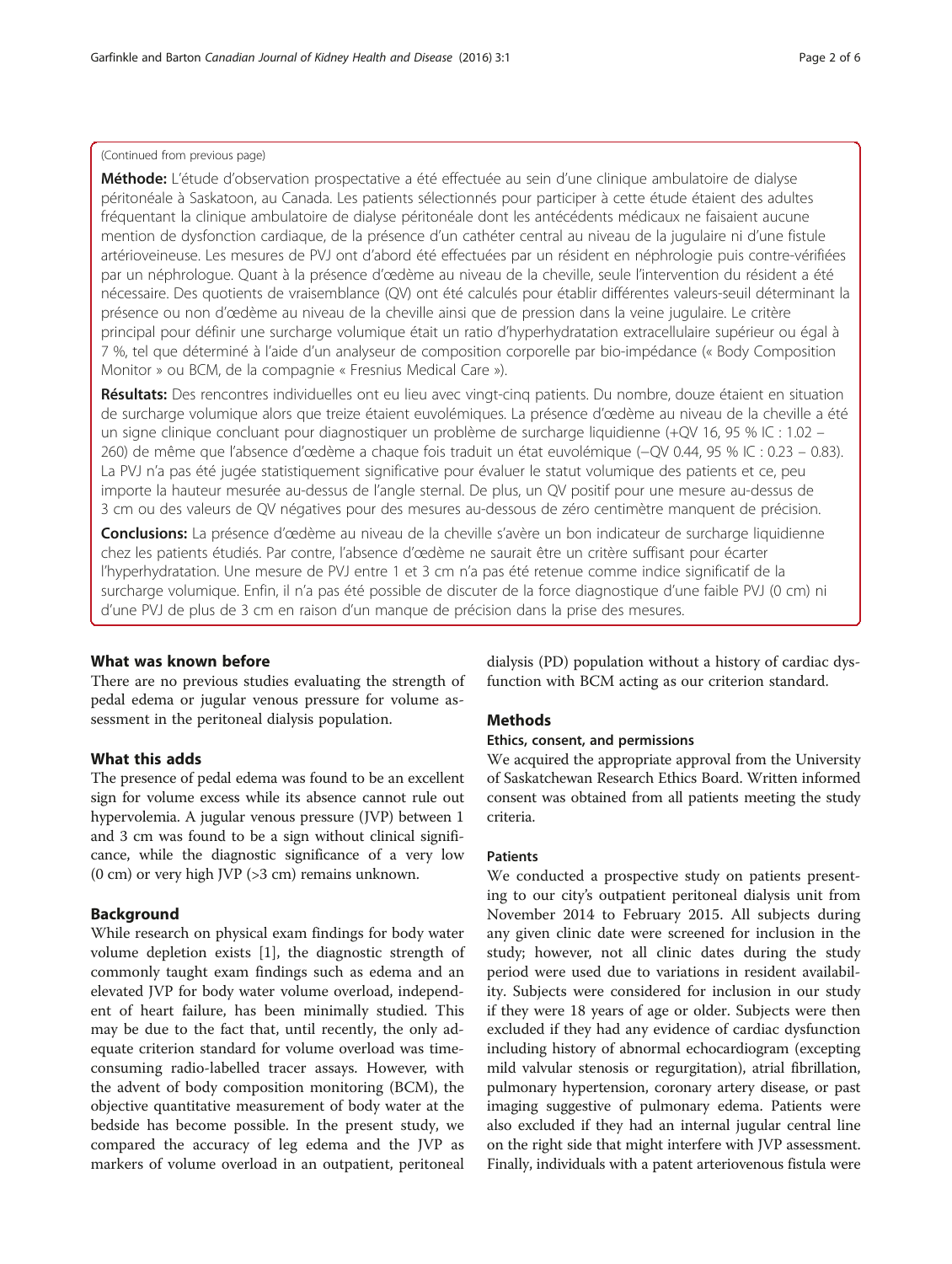excluded as fistulas have been found to independently elevate central venous pressure [\[2\]](#page-5-0). Some, but not all, subjects were previously known to the examiners.

Baseline characteristics were recorded from all consenting patients. These included demographic data, current use of hypertensive medications, sitting blood pressure, residual GFR from the most recent 24-h urine sample, most recently measured height, weight on presentation, and volume of PD fluid present during weighing.

#### Physical examination

The assessment of edema was performed by the same examiner, a senior internal medicine resident, for all patients, while the JVP was assessed independently by both the resident and the staff nephrologist responsible for the PD clinic that day. With the subject lying supine, the presence or absence of pedal edema was assessed by applying pressure just above the ankle of one arbitrarily chosen leg and observing for any skin pitting. The JVP was then examined by raising the head of the subject's bed to between 30° and 45°. The subject was asked to turn his head to the left, and the right neck was observed for the classic biphasic waveform characteristic suggestive of the jugular vein. If the pulsation could not be identified, the head of the bed was either raised or lowered until the JVP became visible. The external or internal jugular venous pulsation, whichever was most evident, was used as both have been shown to be equally accurate [\[3\]](#page-5-0). For the resident examination, once the waveform was identified, the maximum height of the pulsation above the sternal angle was measured utilizing two perpendicular rulers recorded to the nearest 0.5 cm. For the staff examination, the JVP distance above the sternal angle was more roughly estimated, as it is often done in clinical practice. If the staff had written a range, the mean was taken (i.e., 2–3 cm was converted into 2.5 cm). At the time of physical examination, neither examiner was aware of the BCM results.

#### Body composition monitor

After the physical examination, quantitative body water measurements were obtained via the BCM (Fresnius Medical Care). Bioimpedance measures the conductance of a small alternating current, at various frequencies, as it travels through the body. As current conducts differently with hydration status, and different frequencies conduct preferentially through either the intra- or extracellular space, the volume content of these spaces may be inferred. Overhydration may then be determined by subtracting the calculated volume from what is expected. A complete description of the calculations involved is described elsewhere [\[4](#page-5-0)].

With the subject lying completely flat, the two pairs of electrodes were placed on the wrist and foot of the same side and, per the manufactures guidelines, at least 2 min were allowed to pass. The patients weight (corrected by subtracting that attributable to peritoneal fluid), sex, and height were then entered and measurements taken.

Volume overload corrected for body size was defined as an overhydration (OH) to extracellular water (ECW) ratio of greater than or equal to 7 %. This value was chosen as it represents the 90th percentile in a healthy adult population [\[5](#page-5-0)].

#### Statistical analysis

Sensitivity, specificity, and positive and negative likelihood ratios (LRs) were calculated from the raw data utilizing the BCM OH/ECW measurement as the criterion standard for volume overload. Confidence intervals for positive and negative likelihood ratios were calculated with the method described by Simel et al. [[6\]](#page-5-0). If specificity or sensitivity was 100 % for a given test (meaning one or more subgroups of the  $2 \times 2$  table had zero patients), all cells had a value of 0.5 added to avoid a zero or infinite LR without a confidence interval [[7\]](#page-5-0). Edema was considered a binary variable, while the accuracy of a raised JVP was assessed as a continuous variable in 1 cm increments, from greater than 0 to greater 6 cm above the sternal angle. The kappa value for the agreement between staff and resident JVP measurement for the >3 cm cutoff was calculated with the method described by Fleiss et al. [[8](#page-5-0)].

#### Results

A total of 19 patients consented to participate in the study. Six patients were seen in clinic at two time points at least 3 months apart, and these were counted as additional independent measurements, giving a total of 25 individual patient encounters. Twelve subjects (12/25: 48 %) were volume overloaded by BCM measurement, while the remaining 13 (13/25: 52 %) were found to be euvolemic. No patient was hypovolemic (OH/ECW ≤7 %). The baseline characteristics and BCM fluid measurements of these encounters are found on Table [1.](#page-3-0) One patient was a recent peritoneal dialysis start and did not have residual renal function yet calculated.

The diagnostic significance of edema and a raised JVP for volume overload are found on Table [2.](#page-3-0) The resident was unable to find the JVP in one patient in the volumeoverloaded group, whereas the staff nephrologist was unable to assess the JVP in two patients in the euvolemic group. The patient totals for these exam findings were adjusted as a result. There was no agreement between the staff and resident determined JVP for the >3 cm cutoff (kappa 0.076, 95 % confidence interval (CI) −0.234–0.065). As can be seen in Table [2,](#page-3-0) the JVP as measured by both the resident and staff nephrologist was a poor diagnostic tool. At any cutoff, a low JVP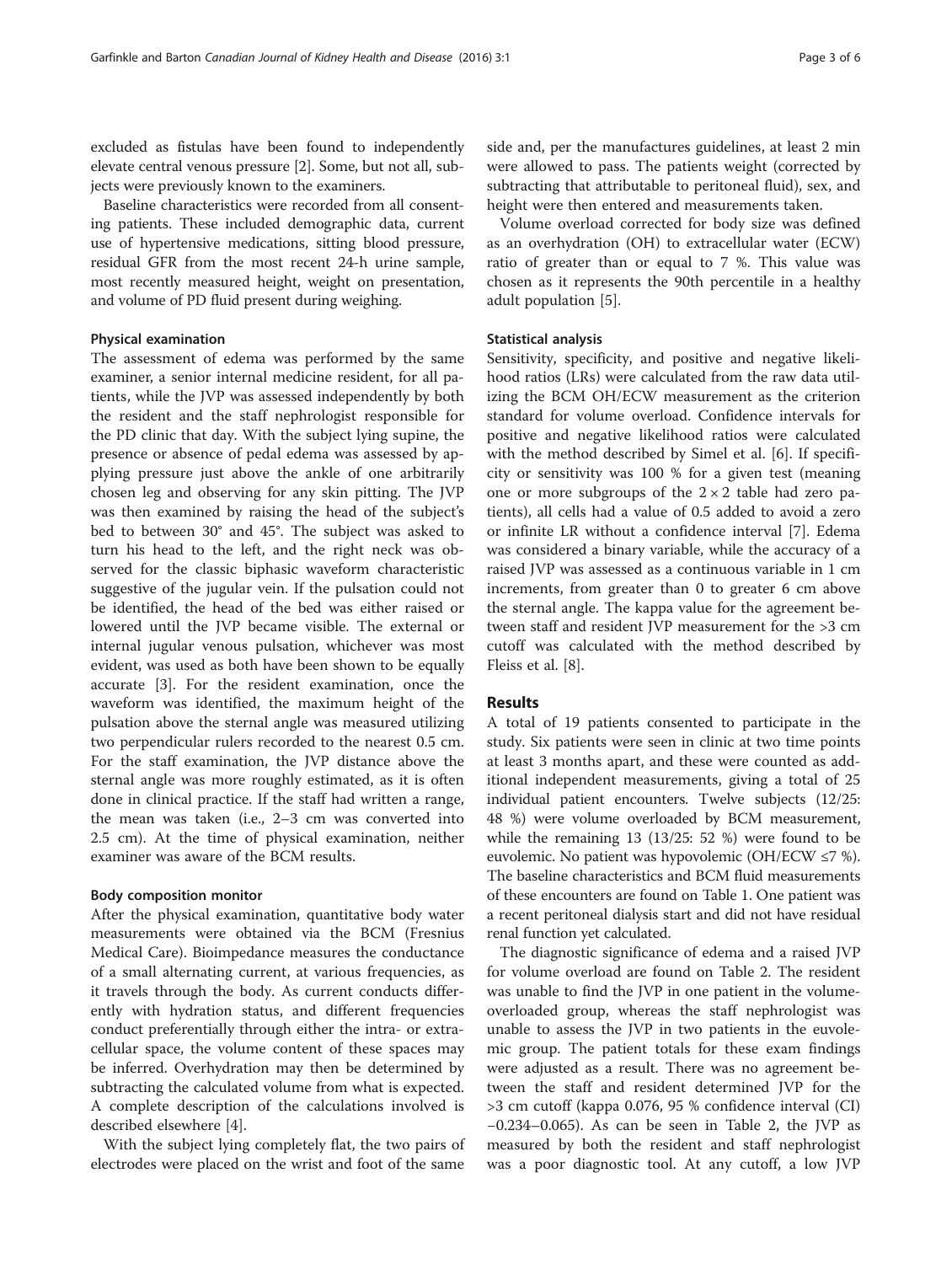<span id="page-3-0"></span>Table 1 Characteristics of patient encounters

|                                             | $(n = 13)$  | Euvolemic Volume overloaded<br>$(n = 12)$ |
|---------------------------------------------|-------------|-------------------------------------------|
| Age (SD)                                    | 51 (13)     | 66 (11)                                   |
| Male, %                                     | 62          | 67                                        |
| Diabetes, %                                 | 15          | 23                                        |
| Residual GFR <sup>a</sup> (SD)              | 4.42 (2.57) | 4.18(3.68)                                |
| Systolic BP (SD)                            | 139 (19)    | 138 (19)                                  |
| Diastolic BP (SD)                           | 84 (15)     | 77(11)                                    |
| BMI (SD)                                    | 25(6)       | 31 (6)                                    |
| No hypertensive medications, %              | 38          | 23                                        |
| One hypertensive medication, %              | 15          | 42                                        |
| More than one hypertensive<br>medication, % | 46          | 38                                        |
| OH, L (SD)                                  | 0.2(0.5)    | 2.3(0.8)                                  |
| TBW, L (SD)                                 | 38.0 (9.3)  | 38.4 (9.6)                                |
| ECW, L (SD)                                 | 17.0 (4.2)  | 19.5 (4.7)                                |
| ICW, $L(SD)$                                | 21.0 (5.5)  | 18.8(5.1)                                 |
| OH/ECW, % (SD)                              | 1.0 (3.3)   | 11.6(3.8)                                 |

<sup>a</sup>One patient in the volume-overload group did not have a residual GFR calculated Abbreviations: BP blood pressure (sitting), ECW extracellular water, BMI body mass index, GFR glomerular filtration rate, ICW intracellular water, OH overhydration, TBW total body water

failed to reach statistical significance and decrease the probability of volume overload, although poor precision excludes us from making any comments on the utility of a 0-cm JVP. No statistical significance was found for an elevated JVP at any cutoff as well, although poor

Table 2 Diagnostic strength of edema and JVP for volume overload

precision prevents us from making any strong conclusions as to its actual diagnostic strength for values >3 cm. Conversely, the presence and absence of edema were both significant signs for the presence (+LR 16, 95 % CI 1.02–260) and absence (−LR 0.44, 95 % CI 0.23–0.83) of volume overload, respectively. We also analyzed if any additional diagnostic strength could be obtained by combining the presence of an elevated JVP (resident determined) or pedal edema as a positive test; however, strength was actually diminished for all JVP cutoffs (data not shown).

# Discussion

We report on the diagnostic strength of pedal edema and JVP for volume assessment, using BCM as the criterion standard, in an outpatient peritoneal dialysis population without evidence of cardiac disease. For the prediction of euvolemia, the absence of edema (−LR 0.44, 95 % CI 0.23–0.83) was a better sign than a reduced JVP, except possibly when the JVP was 0 cm above the sternal angle (excellent average staff negative LR but poor precision). However, the negative likelihood ratio for edema is modest and does not reduce the probability of volume overload by much. For example, given the prevalence of volume overload in our population of 48 %, the absence of pedal edema results in a post-test probability of 27 %, which is still quite a significant proportion.

As for the prediction of volume overload, no conclusions can be drawn for the diagnostic strength of an elevated (>3 cm) JVP due to our study's small sample

|          | TP                  | <b>TN</b>      | FP                  | <b>FN</b>      | Sensitivity (%) | Specificity (%) | Positive LR [95 % CI] | Negative LR [95 % CI] |
|----------|---------------------|----------------|---------------------|----------------|-----------------|-----------------|-----------------------|-----------------------|
| Resident |                     |                |                     |                |                 |                 |                       |                       |
| Edema    | $\overline{7}$      | 13             | $\mathsf{O}\xspace$ | 5              | 58              | 100             | 16 [1.02, 260]        | $0.44$ $[0.23, 0.83]$ |
| JVP > 0  | 9                   | 7              | 6                   | 2              | 82              | 54              | 1.8 [0.93, 3.4]       | $0.34$ [0.087, 1.3]   |
| JVP > 1  | 6                   | 7              | 6                   | 5              | 55              | 54              | 1.2 [0.53, 2.6]       | $0.84$ $[0.37, 1.9]$  |
| JVP > 2  | $\overline{4}$      | 8              | 5                   | $\overline{7}$ | 36              | 62              | $0.95$ $[0.33, 2.7]$  | $1.0$ [0.56, 1.9]     |
| JVP > 3  | $\overline{4}$      | 11             | $\overline{2}$      | 7              | 36              | 85              | 2.4 [0.53, 11]        | $0.75$ $[0.45, 1.2]$  |
| JVP > 4  | 2                   | 13             | $\mathsf{O}\xspace$ | 9              | 18              | 100             | 5.8 [0.31, 110]       | $0.82$ [0.61, 1.1]    |
| JVP > 5  | 2                   | 13             | $\circ$             | 9              | 18              | 100             | 5.8 [0.31, 110]       | $0.82$ [0.61, 1.1]    |
| JVP > 6  | 1                   | 13             | $\mathsf{O}\xspace$ | 10             | 9               | 100             | 3.5 [0.16, 78]        | $0.91$ $[0.72, 1.1]$  |
| Staff    |                     |                |                     |                |                 |                 |                       |                       |
| JVP > 0  | 12                  | $\overline{2}$ | 9                   | 0              | 100             | 18              | $1.2$ [0.89, 1.7]     | 0.18 [0.0098, 3.5]    |
| JVP > 1  | 9                   | 5              | 6                   | 3              | 75              | 45              | 1.4 [0.73, 2.6]       | $0.55$ $[0.17, 1.8]$  |
| JVP > 2  | 7                   | 8              | 3                   | 5              | 58              | 73              | $2.1$ [0.73, 6.3]     | $0.57$ $[0.27, 1.2]$  |
| JVP > 3  |                     | 11             | $\mathsf{O}\xspace$ | 11             | 8               | 100             | 2.8 [0.12, 62]        | $0.92$ $[0.73, 1.2]$  |
| JVP > 4  | $\mathsf{O}\xspace$ | 11             | 0                   | 12             | $\circ$         | 100             | $0.92$ $[0.20, 43]$   | $1.0$ [0.85, 1.2]     |
| JVP > 5  | $\circ$             | 11             | $\circ$             | 12             | $\mathbf{0}$    | 100             | $0.92$ $[0.20, 43]$   | $1.0$ [0.85, 1.2]     |
| JVP > 6  | 0                   | 11             | 0                   | 12             | $\mathbf 0$     | 100             | $0.92$ $[0.20, 43]$   | 1.0 [0.85, 1.2]       |

Abbreviations: FN false negatives, FP false positives, TN true negatives, TP true positives, JVP jugular venous pressure in cm above the sternal angle, LR likelihood ratio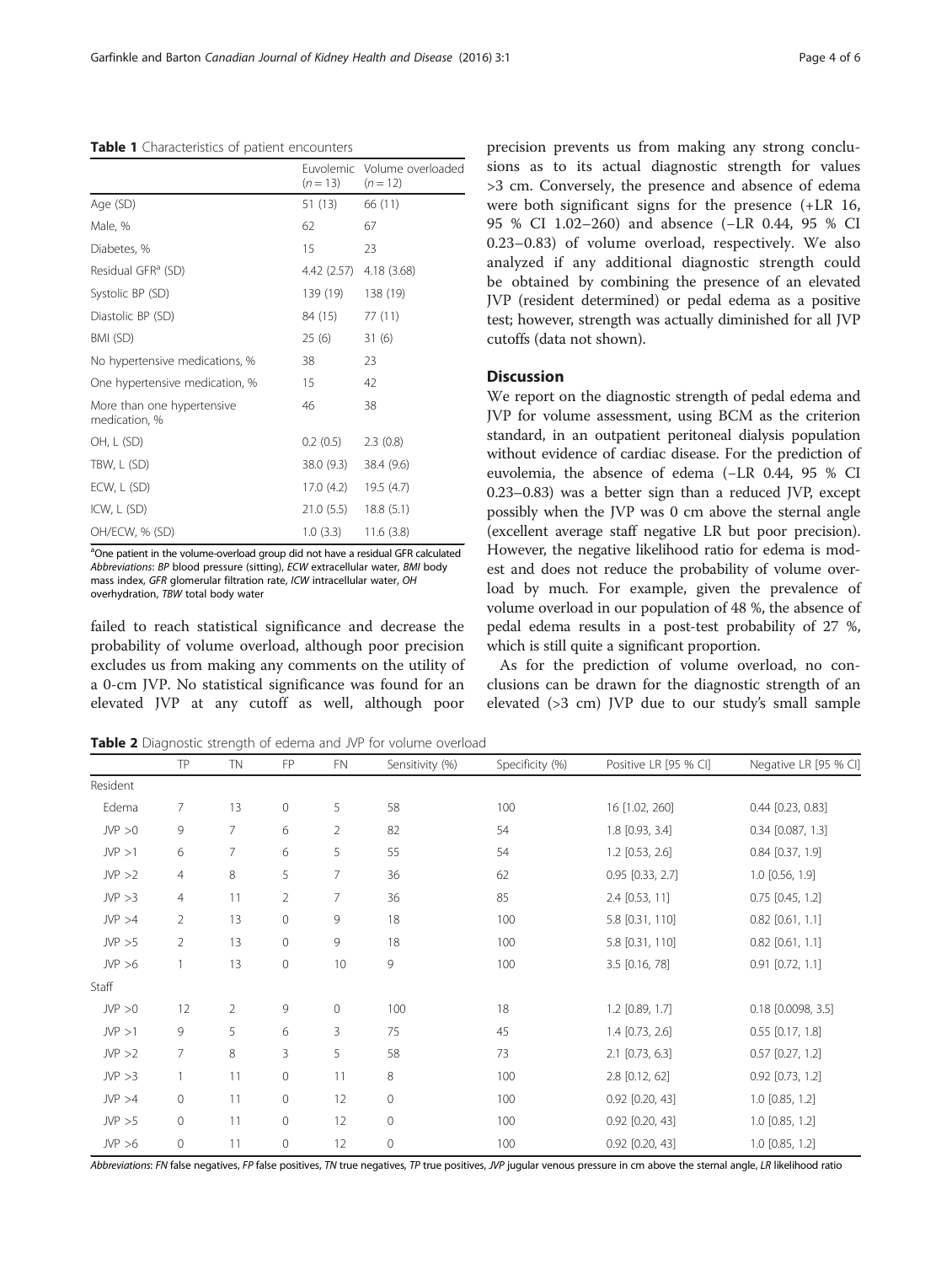size and resultant wide confidence intervals. On the other hand, statistical significance was reached for the presence of edema to rule in volume overload (+LR 16, 95 % CI 1.02–260), and while the precision is also poor, it is probably an excellent sign with an average LR of over 10. In addition, there was no added diagnostic benefit of adding the JVP to the assessment for pedal edema as a tool to assess overall volume status. As no previous studies document the sensitivity and specificity of these physical exam findings, the available evidence suggests that the presence of edema is a more useful sign than an elevated JVP for volume overload.

Our 48 % prevalence of volume overload is similar to the previously reported value of 53 % by Van Biesen et al. in their large European PD bioimpedance study [\[9](#page-5-0)]. We were unable to find any previous studies that assessed the power of the JVP as a clinical tool to assess volume status. Review of the literature found that the central venous pressure (CVP), for which JVP is a physical exam marker, has been studied, but only in an intensive care unit population. A recent systematic review of these studies found poor correlation between CVP and measured blood volume  $(r = 0.2)$  [[10](#page-5-0)]. Unlike our analysis, these studies did not exclude patients with cardiac dysfunction, which would be expected to interfere with the purported association between intravascular volume and central venous pressure.

Agarwal et al. evaluated the association between pedal edema and volume status in dialysis patients [[11\]](#page-5-0). Contrary to our results, these authors found no association between edema and their criterion standards for volume overload. However, differing from our study, they used inferior vena cava diameter, blood volume monitoring, and brain natriuretic peptide (BNP) as their standards, which would all be expected to be less accurate than better validated measurements of body water, such as BCM. Indeed, Imaz et al. found only moderate correlation between BNP  $(r = 0.6)$  and inferior vena cava diameter  $(r = 0.5)$  with BCM in their study of stage 3 or greater CKD patients not undergoing dialysis [[12](#page-5-0)].

Patients who were volume overloaded tended to be older and have lower mean diastolic pressures and a higher BMI. The higher BMI likely reflects the added weight from volume excess. We are unable to explain the increased incidence of volume overload with age, especially since both groups seemed to have similar residual renal function. The reason behind the observed lower diastolic pressure in the volume-overloaded group is equally obscure, although this could just be a chance occurrence.

Our study has several limitations. As stated, the sample size is small, limiting the precision of some of our findings. This was partly due to the fact that we had to exclude nearly half of potential subjects due to coexisting heart disease. Second, we are unable to entirely rule out the co-existence of heart disease in the population studied as some did not have a recent echocardiogram on record. Third, examiners were not blinded to the presence or absence of edema before assessing the JVP. As the JVP is one of the more subjective physical exam findings, this could have influenced our results. Furthermore, while both the examiners were trained and experienced in the JVP technique, different individuals may have obtained more accurate results. Fourth, our results are limited to dialysis patients without heart disease. As heart disease is quite prevalent among dialysis populations, this limits the more general application of our results. Fifth, while BCM has been shown to correlate very well with traditional reference standards of body water in hemodialysis patients, there is still some variation, with one study finding an error of  $-0.9 \pm 1.4$  L for ECW when compared to bromide dilution [\[4\]](#page-5-0). Thus, our criterion standard is close to, but does not correlate completely with, the gold standard, which could have confounded our results. We note that were unable to study intravascular volume, as BCM is unable to measure this quantity. Sixth, only one of the examiners evaluated for the presence of pedal edema.

Finally, it can be argued that increased abdominal pressure from abdominal fluid in our patients (most of whom had an ongoing dwell during assessment) could increase the JVP independent of total volume status. However, when a prolonged abdominal pressure is applied onto healthy patients without cardiac dysfunction in multiple studies of the abdominojugular reflux, the JVP is found to only transiently elevate [\[13\]](#page-5-0). As we excluded patients with significant cardiac dysfunction from our study population, we believe this behavior should also apply to them. In addition, ongoing dwell may affect BCM measurements, even though it is thought to be an "invisible" body compartment with respect to the machine. Arroyo et al. studied the effect of abdominal dwell on the BCM measurements and found a small  $(-1, %$ ) difference in OH/ECW values between the filled and unfilled states [[14\]](#page-5-0). However, we do not believe this error is large enough to have unduly affected our results.

#### Conclusions

Overall, this study suggests that the utility of historically important physical examination tools (the JVP and peripheral edema) are not as accurate as previously thought after being rigorously reviewed as only the presence of pedal edema was found to be a strong clinical sign. As such, we should consider adding more accurate and consistent evaluation methods for volume status, such as BCM, into our everyday practice as this may influence patient outcomes. While the effect of BCM on clinical outcomes in peritoneal dialysis patients is unknown,